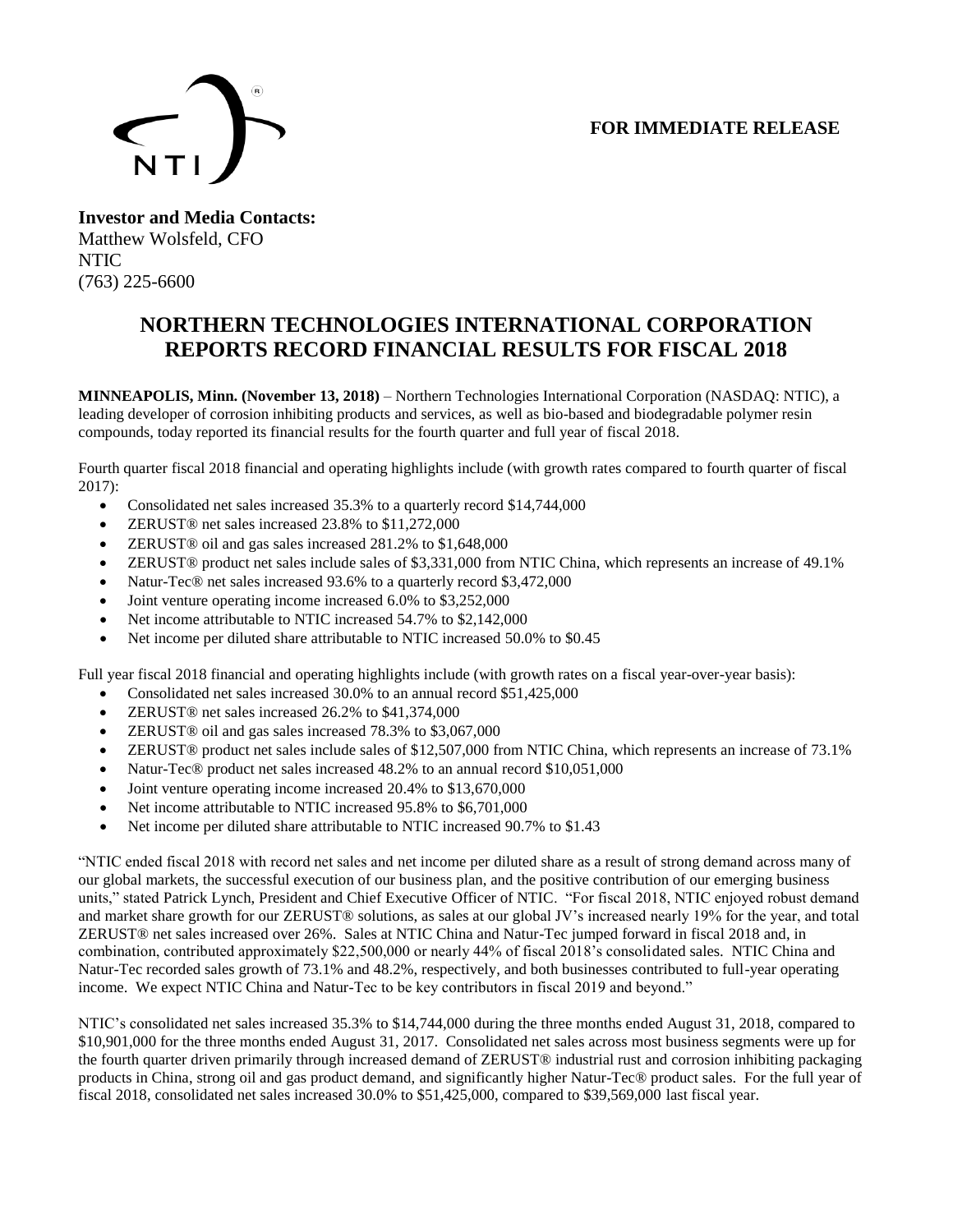The following table sets forth NTIC's net sales by product category for the three months and fiscal year ended August 31, 2018 and 2017 by segment:

|                                             | <b>Three Months Ended</b> |                    |                          |                    |            |                            |                                |
|---------------------------------------------|---------------------------|--------------------|--------------------------|--------------------|------------|----------------------------|--------------------------------|
|                                             |                           | August 31,<br>2018 | % of Net<br><b>Sales</b> | August 31,<br>2017 |            | $%$ of Net<br><b>Sales</b> | $\frac{0}{0}$<br><b>Change</b> |
| ZERUST <sup>®</sup> industrial net sales    |                           | 8,916,850          | 60.5%                    | -S                 | 7,568,751  | 69.4%                      | 17.8%                          |
| ZERUST <sup>®</sup> joint venture net sales |                           | 706.995            | 4.8%                     |                    | 1,106,967  | 10.2%                      | $(36.1)\%$                     |
| ZERUST® oil & gas net sales                 |                           | 1,648,380          | 11.2%                    |                    | 432.373    | 4.0%                       | 281.2%                         |
|                                             |                           | 11.272.225         | 76.5%                    | <b>S</b>           | 9.108.091  | 83.6%                      | 23.8%                          |
|                                             |                           | 3,471,746          | 23.5%                    |                    | 1,793,087  | 16.4%                      | 93.6%                          |
|                                             |                           | 14.743.971         | 100.0%                   | £.                 | 10.901.178 | 100.0%                     | 35.3%                          |

|                                             | <b>Fiscal Year Ended</b> |                    |                          |     |                    |                          |                                |  |
|---------------------------------------------|--------------------------|--------------------|--------------------------|-----|--------------------|--------------------------|--------------------------------|--|
|                                             |                          | August 31,<br>2018 | % of Net<br><b>Sales</b> |     | August 31,<br>2017 | % of Net<br><b>Sales</b> | $\frac{0}{0}$<br><b>Change</b> |  |
| ZERUST <sup>®</sup> industrial net sales    |                          | 35,399,280         | 68.8%                    | S   | 27,846,643         | 70.4%                    | 27.1%                          |  |
| ZERUST <sup>®</sup> joint venture net sales |                          | 2,908,072          | 5.7%                     |     | 3,222,478          | 8.1%                     | $(9.8)\%$                      |  |
| ZERUST <sup>®</sup> oil & gas net sales     |                          | 3,066,953          | $6.0\%$                  |     | 1,720,162          | 4.3%                     | 78.3%                          |  |
|                                             |                          | 41.374.305         | 80.5%                    | \$  | 32,789,283         | 82.9%                    | 26.2%                          |  |
|                                             |                          | 10,050,516         | 19.5%                    |     | 6,779,840          | 17.1%                    | 48.2%                          |  |
|                                             |                          | 51.424.821         | 100.0%                   | \$. | 39,569,123         | 100.0%                   | 30.0%                          |  |

NTIC's joint venture operating income increased 6.0% to \$3,252,000 during the three months ended August 31, 2018, compared to joint venture operating income of \$3,067,000 during the three months ended August 31, 2017. The increase was attributable to the corresponding increase in total sales of the joint ventures as fees for services provided to joint ventures are a function of the net sales of NTIC's joint ventures, which increased 6.2% to \$29,907,000 during the three months ended August 31, 2018, compared to \$28,163,000 for the three months ended August 31, 2017. For fiscal 2018, NTIC's joint venture operating income increased 20.4% to \$13,670,000, from \$11,352,000 last fiscal year. Net sales of NTIC's joint ventures increased 18.7% to \$120,225,000 during fiscal 2018, compared to \$101,261,000 during fiscal 2017.

Operating expenses, as a percent of net sales, for the fourth quarter of fiscal 2018 were 42.7%, compared to 47.4% for the same period last fiscal year. This reduction was primarily a result of operating leverage on increased net sales. For the full fiscal year, operating expenses, as a percent of net sales, were 44.6%, compared to 50.6% for fiscal 2017.

The company reported net income attributable to NTIC for the fourth quarter of fiscal 2018 of \$2,142,000 or \$0.45 per diluted share, compared to a net income attributable to NTIC of \$1,385,000, or \$0.30 per diluted share for the same period last fiscal year. For fiscal 2018, the company reported net income attributable to NTIC of \$6,701,000 or \$1.43 per diluted share, compared to net income attributable to NTIC of \$3,422,000, or \$0.75 per diluted share last fiscal year.

NTIC's balance sheet remains strong, with no debt, and working capital of \$22,838,000 at August 31, 2018, including \$4,163,000 in cash and cash equivalents and \$3,300,000 in available for sale securities, compared to \$21,173,000 at August 31, 2017, including \$6,360,000 in cash and cash equivalents and \$3,767,000 in available for sale securities.

At August 31, 2018, the company had \$22,951,000 of investments in joint ventures, of which over \$12,800,000 or 55.8% is cash, with the remaining balance mostly made up of other working capital.

Mr. Lynch added, "Fiscal 2018's record financial results demonstrate burgeoning momentum in our business. Three years ago, we established annual financial goals of \$60 million in sales and \$2.00 per diluted share in earnings for fiscal 2019. We continue to believe that we are well positioned to achieve these long-standing financial goals as a result of the infrastructure we have built and positive global demand trends for our corrosion prevention and compostable plastic solutions."

#### **Outlook**

For the fiscal year ending August 31, 2019, NTIC expects its net sales to be in the range of \$60.0 million and \$61.5 million. The company also anticipates net income attributable to NTIC to be in the range of \$9.4 million to \$9.8 million, or \$2.00 and \$2.10 per diluted share.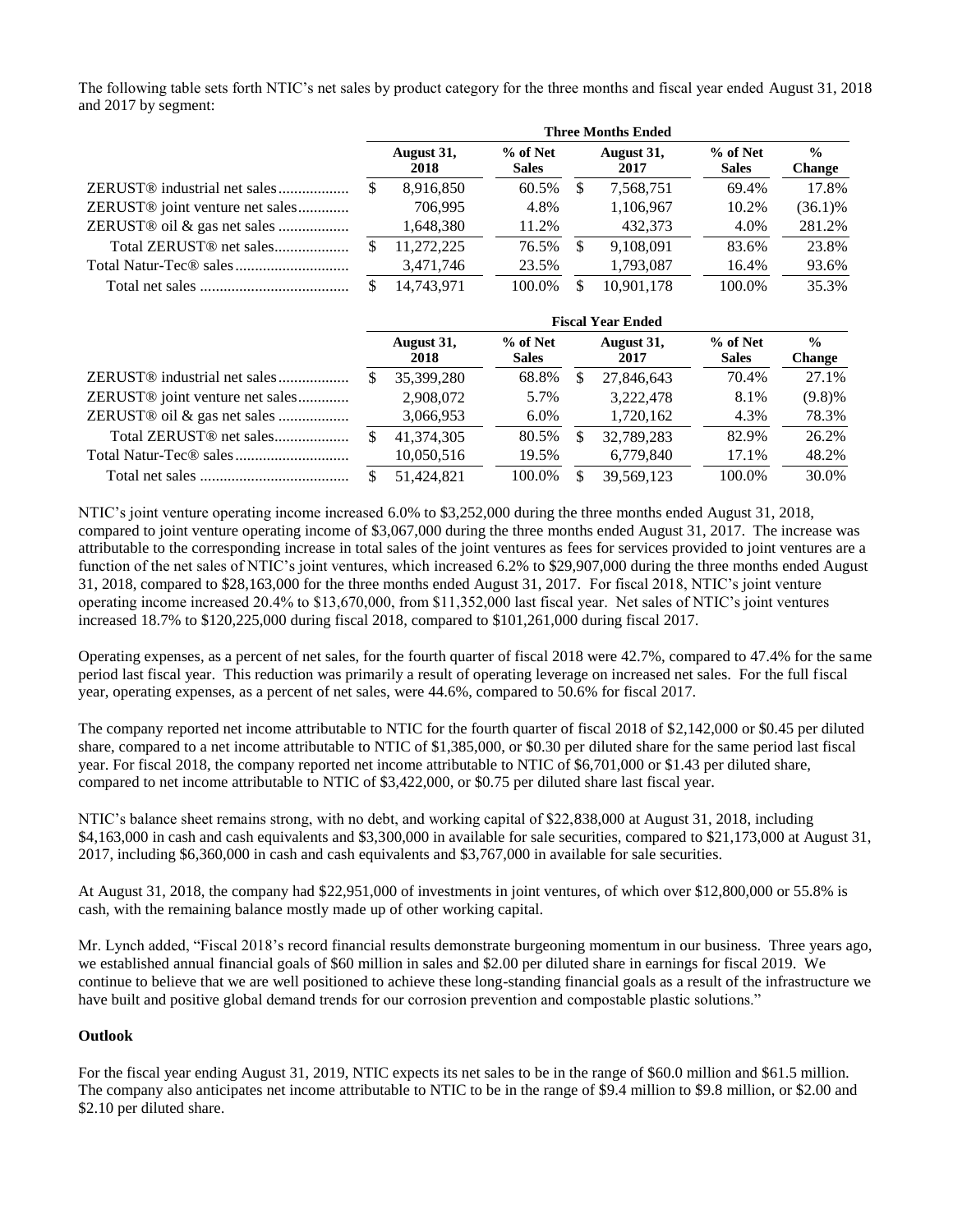These estimates are subject to significant risks and uncertainties, including those described below under the heading "Forward-Looking Statements."

#### **Conference Call and Webcast**

NTIC will host a conference call today at 8:00 a.m. Central Time to review its results of operations for the fourth quarter and full fiscal year of 2018 and its outlook, followed by a question and answer session. The conference call will be available to interested parties through a live audio webcast available through NTIC's website at www.ntic.com or http://ir.ntic.com/events.cfm where the webcast will be archived and accessible for at least 12 months. The dial-in number for the conference call is (877) 670-9776 and the confirmation code is 5484508.

#### **About Northern Technologies International Corporation**

Northern Technologies International Corporation develops and markets proprietary environmentally beneficial products and services in over 60 countries either directly or via a network of subsidiaries, joint ventures, independent distributors and agents. NTIC's primary business is corrosion prevention marketed primarily under the ZERUST® brand. NTIC has been selling its proprietary ZERUST® rust and corrosion inhibiting products and services to the automotive, electronics, electrical, mechanical, military and retail consumer markets, for over 40 years, and in recent years has targeted and expanded into the oil and gas industry. NTIC offers worldwide on-site technical consulting for rust and corrosion prevention issues. NTIC's technical service consultants work directly with the end users of NTIC's products to analyze their specific needs and develop systems to meet their technical requirements. NTIC also markets and sells a portfolio of bio-based and biodegradable polymer resins and finished products marketed under the Natur-Tec® brand.

#### **Forward-Looking Statements**

*Statements contained in this press release that are not historical information are forward-looking statements as defined within the Private Securities Litigation Reform Act of 1995. Such statements include NTIC's financial guidance for fiscal 2019, its expectations regarding future contributions by NTIC China and Natur-Tec, its ability to achieve its annual financial goals for fiscal 2019 and other statements that can be identified by words such as "believes," "continues," "expects," "anticipates," "intends," "potential," "will," "may," "would," "should," "guidance," "outlook" or words of similar meaning, and use of future*  dates. Such forward-looking statements are based upon the current beliefs and expectations of NTIC's management and are inherently subject to risks and *uncertainties that could cause actual results to differ materially from those projected or implied. Such potential risks and uncertainties include, but are not*  limited to, in no particular order: NTIC's future financial performance and ability to achieve its financial goals and continue to declare cash dividends; NTIC's *dependence on the success of its joint ventures and fees and dividend distributions that NTIC receives from them; NTIC's relationships with its joint ventures and its ability to maintain those relationships; NTIC's dependence on its joint venture in Germany in particular due to its significance and the effect of a termination of this or NTIC's other joint ventures on NTIC's business and operating results; economic slowdown and political unrest; risks associated with NTIC's international operations, including its operations in China, the exit of the United Kingdom from the European Union and exposure to fluctuations in foreign currency exchange rates, including in particular the Euro compared to the U.S. dollar; the health of the U.S. and worldwide economies, including in particular the U.S. automotive industry; the level of growth in NTIC's markets; acceptance of existing and new products; timing of NTIC's receipt of purchase orders under supply contracts; variability in sales to customers in the oil and gas industry and the effect on NTIC's quarterly financial results; increased competition; the costs and effects of complying with changes in tax, fiscal, government and other regulatory policies, including rules relating to environmental, health and safety matters; pending and potential litigation; and NTIC's reliance on its intellectual property rights and the absence of infringement of the intellectual property rights of others. More detailed information on these and additional factors which could affect NTIC's operating and financial results is described in the company's filings with the Securities and Exchange Commission, including its most recent annual report on Form 10-K and subsequent quarterly reports on Form 10-Q. NTIC urges all interested parties to read these reports to gain a better understanding of the many business and other risks that the company faces. Additionally, NTIC undertakes no obligation to publicly release the results of any revisions to these forward-looking statements, which may be made to reflect events or circumstances occurring after the date hereof or to reflect the occurrence of unanticipated events.*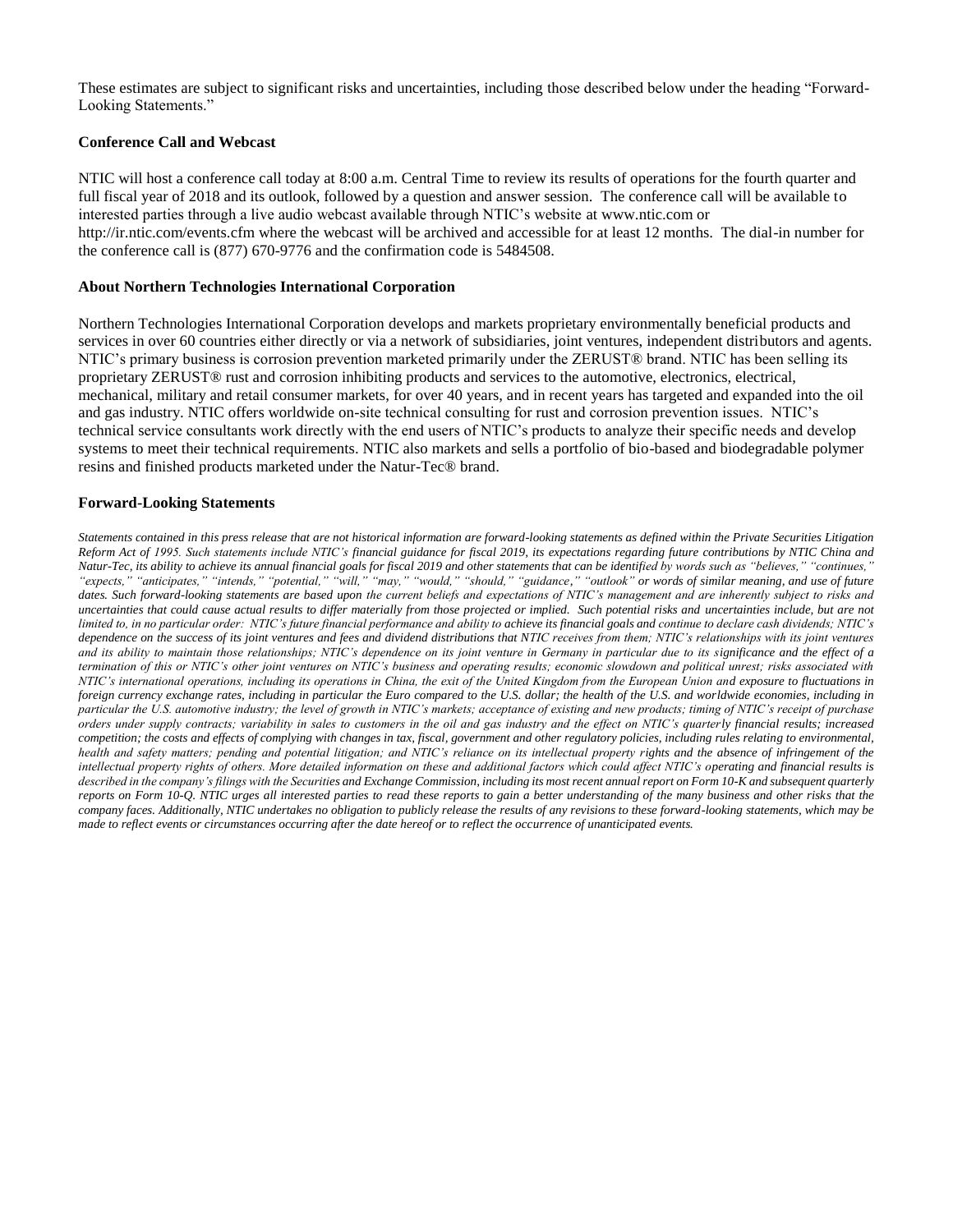# **NORTHERN TECHNOLOGIES INTERNATIONAL CORPORATION AND SUBSIDIARIES**

**CONSOLIDATED BALANCE SHEETS - AUGUST 31, 2018 AND 2017** 

| отоошилтер имлетеринен                                                                  | <b>August 31, 2018</b> |    | <b>August 31, 2017</b> |
|-----------------------------------------------------------------------------------------|------------------------|----|------------------------|
| <b>ASSETS</b>                                                                           |                        |    |                        |
| <b>CURRENT ASSETS:</b>                                                                  |                        |    |                        |
| Cash and cash equivalents                                                               | \$<br>4,163,023        | \$ | 6,360,201              |
| Available for sale securities                                                           | 3,300,110              |    | 3,766,984              |
| Receivables:                                                                            |                        |    |                        |
| Trade excluding joint ventures, less allowance for doubtful accounts                    |                        |    |                        |
| of \$50,000 as of August 31, 2018 and \$40,000 at August 31, 2017                       | 9,920,108              |    | 5,912,631              |
| Trade joint ventures                                                                    | 761,506                |    | 691,752                |
| Fees for services provided to joint ventures                                            | 1,357,255              |    | 1,302,944              |
| Income taxes                                                                            | 273,333                |    | 137,256                |
| Inventories                                                                             | 9,130,861              |    | 7,456,552              |
| Prepaid expenses                                                                        | 1,661,577              |    | 439,298                |
| Total current assets                                                                    | 30,567,773             |    | 26,067,618             |
| PROPERTY AND EQUIPMENT, NET                                                             | 7,168,826              |    | 7,359,662              |
| <b>OTHER ASSETS:</b>                                                                    |                        |    |                        |
| Investments in joint ventures                                                           | 22,950,995             |    | 20,035,074             |
| Deferred income taxes                                                                   | 1,551,536              |    | 1,756,565              |
| Patents and trademarks, net                                                             | 1,156,257              |    | 1,322,089              |
| Other                                                                                   | 153,849                |    | 71,685                 |
| Total other assets                                                                      | 25,812,637             |    | 23,185,413             |
| Total assets                                                                            | \$<br>63,549,236       | \$ | 56,612,693             |
|                                                                                         |                        |    |                        |
| <b>LIABILITIES AND EQUITY</b><br><b>CURRENT LIABILITIES:</b>                            |                        |    |                        |
| Accounts payable                                                                        | \$<br>3,905,034        | \$ | 2,676,610              |
| Income taxes payable                                                                    | 70,892                 |    |                        |
| Accrued liabilities:                                                                    |                        |    |                        |
| Payroll and related benefits                                                            | 2,747,303              |    | 1,540,386              |
| Other                                                                                   | 1,006,953              |    | 677,621                |
| Total current liabilities                                                               | 7,730,182              |    | 4,894,617              |
|                                                                                         |                        |    |                        |
| <b>COMMITMENTS AND CONTINGENCIES</b>                                                    |                        |    |                        |
| EQUITY:                                                                                 |                        |    |                        |
| Preferred stock, no par value; authorized 10,000 shares; none issued and<br>outstanding |                        |    |                        |
| Common stock, \$0.02 par value per share; authorized 15,000,000                         |                        |    |                        |
| shares as of August 31, 2018 and 10,000,000 shares as of August 31, 2017;               |                        |    |                        |
| issued and outstanding 4,541,303 and 4,535,018, respectively                            | 90,826                 |    | 90,700                 |
| Additional paid-in capital                                                              | 14,619,777             |    | 14,163,509             |
| Retained earnings                                                                       | 41,963,341             |    | 37,077,483             |
| Accumulated other comprehensive loss                                                    | (3,597,199)            |    | (2,471,064)            |
| Stockholders' equity                                                                    | 53,076,745             |    | 48,860,628             |
| Non-controlling interests                                                               | 2,742,309              |    | 2,857,448              |
| Total equity                                                                            | 55,819,054             |    | 51,718,076             |
| Total liabilities and equity                                                            | \$<br>63,549,236       | \$ | 56,612,693             |